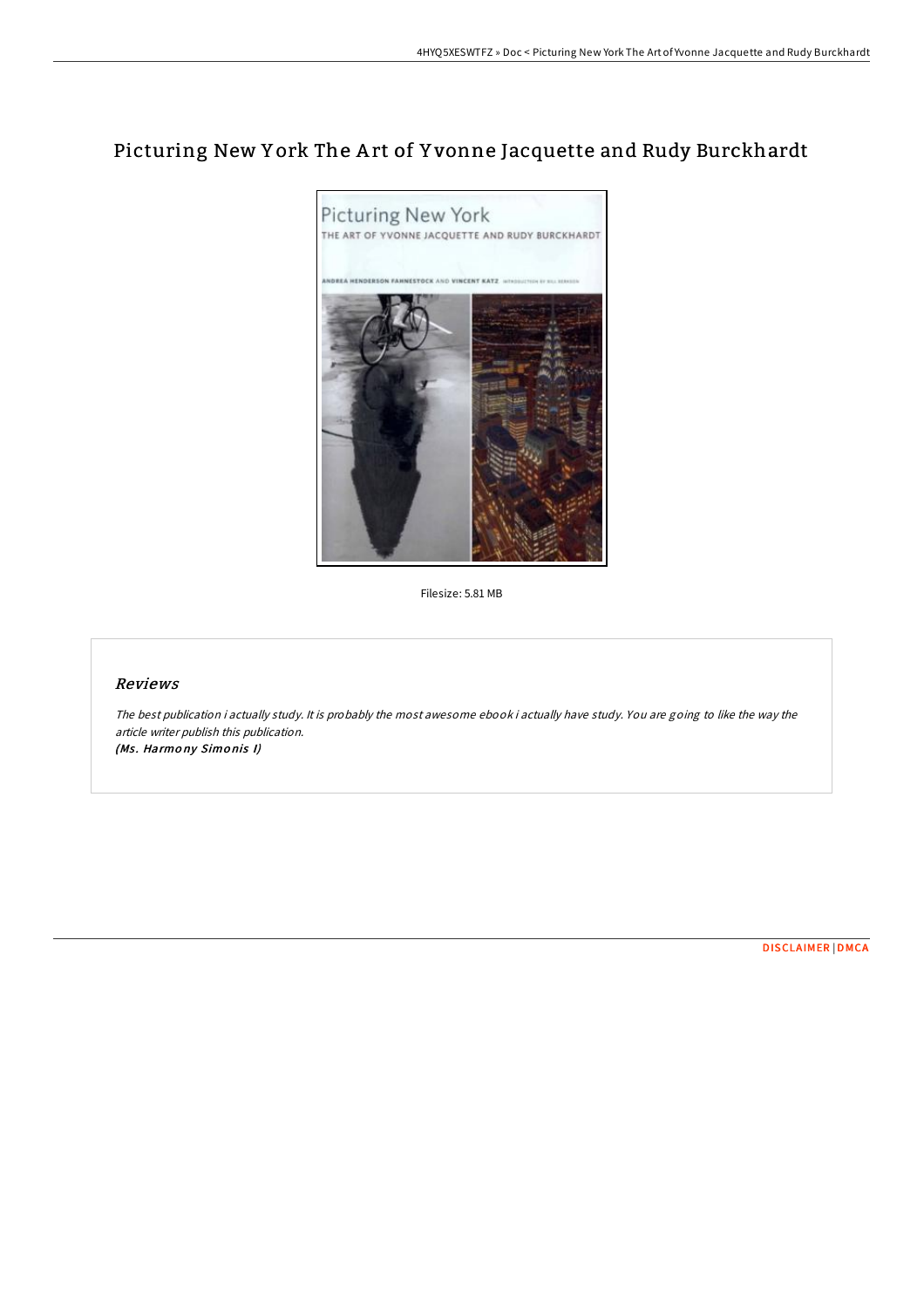### PICTURING NEW YORK THE ART OF YVONNE JACQUETTE AND RUDY BURCKHARDT



To save Picturing New York The Art of Yvonne Jacquette and Rudy Burckhardt PDF, you should click the web link listed below and download the file or have access to other information which might be highly relevant to PICTURING NEW YORK THE ART OF YVONNE JACQUETTE AND RUDY BURCKHARDT book.

Bunker Hill Publishing Inc. Hardcover. Condition: New. 144 pages. Dimensions: 11.1in. x 10.0in. x 0.7in.The New York paintings and pastels of Yvonne Jacquette, one of Americas most distinguished contemporary painters, and the New York photographs of her late husband Rudy Burckhardt, whose unconventional art has spawned a large and devoted following, are the subjects of this intriguing look at a slice of the New York art world from the 1930s to the present. Picturing New York: The Art of Yvonne Jacquette and Rudy Burckhardt explores this remarkable pair of artists whose work celebrates New Yorks streets and skyline, capturing both the intimacy and the expansiveness of the city. Yvonne Jacquette and Rudy Burckhardt were creative and personal partners for nearly forty years, from the time of their meeting in 1961 until Burckhardts death in 1999. Burckhardt, born in 1914 in Basel, Switzerland, came to New York in 1935, and Jacquette, a Pittsburgh native twenty years his junior, arrived in 1955. Although they traveled broadly for artistic subject matter, they were based in New York City, spending most of their careers in the West 20s, where Jacquettes studio still is. They sometimes collaborated, usually on films, but mostly each pursued independent work in photography and painting. Despite this independence, their approaches to representing the city share visual and philosophical parallels. The dazzling urban nocturne is Jacquettes primary subject. For thirty years, she has made night paintings from aerial vantage points of such cities as Tokyo, San Francisco, Washington, Hong Kong, and Chicago-along with birds-eye views of Maine and Midwestern farmland-but her images of New York City are without question the strongest and most celebrated. These dramatic and glittering canvases are striking for their bold compositions, surface richness, and the powerful presence of their grand scale. Jacquette has described herself as a...

 $\mathbf{E}$ Read Picturing New York The Art of Yvonne Jacquette and Rudy [Burckhard](http://almighty24.tech/picturing-new-york-the-art-of-yvonne-jacquette-a.html)t Online B Download PDF Picturing New York The Art of Yvonne Jacquette and Rudy [Burckhard](http://almighty24.tech/picturing-new-york-the-art-of-yvonne-jacquette-a.html)t